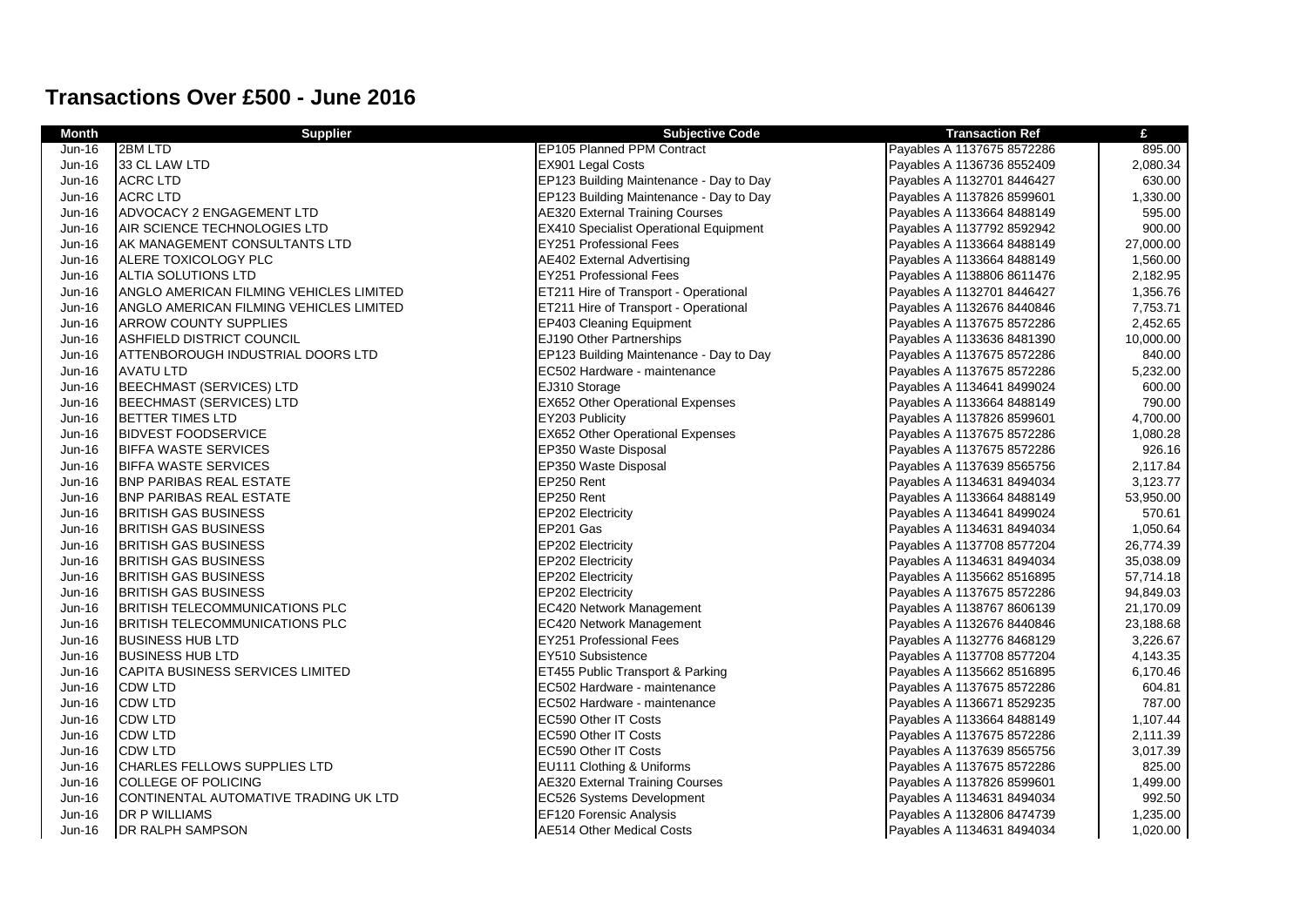Jun-16 EDF ENERGY CUSTOMERS PLC<br>
Jun-16 EDF ENERGY CUSTOMERS PLC<br>
EP202 Electricity Jun-16 EDF ENERGY CUSTOMERS PLC<br>Jun-16 ELLIOTT GROUP LTD Jun-16 ENTERPRISE RENT-A-CAR (UK) LTD EXAMPLE RENTERS RESERVE TRANSPORTED TRANSPORT - Operational Jun-16 ENTERPRISE RENT-A-CAR (UK) LTD ET211 Hire of Transport - Operational Un-16 Payables A 1132721 A 1132729 845191 1,988.0000 8451911 1,998.000 8451911 1,998.0000 8451911 1,998.0000 8451911 1,998.0000 8451911 1,998.0000 Jun-16 ENVIROENERGY (NOTTINGHAM) LTD EP204 Other Energy Costs Payables A 1137826 8599601 3,544.33 Jun-16 ENVIRONMENTAL SCIENTIFICS GROUP LIMITED **EF120** Forensic Analysis<br>Jun-16 FPAY I TD Jun-16 EPAY LTD EF130 Electronic Forensics Payables A 1134631 8494034 1,449.42 Jun-16 EVERYTHING EVERYWHERE LTD EXAMPLE READS EC130 Mobile Phone Call Charges & Contract Cost Jun-16 EVERYTHING EVERYWHERE LTD EXAMPLE READS ECLI30 Mobile Phone Call Charges & Contract Cost Jun-16 FAIRACRE SERVICES ERRES ERGENTING MAINTENANCE - Day to Day Jun-16 FIRE SAFETY SERVICES EXAMPLE THE SAFETY SERVICES A 11327 SERVICES A 11327 SERVICES A 1132729 8451 SERVICES A 1132729 8451 SERVICES A 1132729 8451 SERVICES A 1132729 8451 SERVICES A 1132729 8451 SERVICES A 1132729 84 Jun-16 FIRE SAFETY SERVICES EY251 Professional Fees Payables A 1132676 8440846 3,226.60 Jun-16 FIRE SAFETY SERVICES EXAMPLE THE SAFETY SERVICES A 113563 1510 FEES PAYABLES PROFESSIONAL FEES Jun-16 FORENSIC ANALYTICS LTD EC512 Software Licences<br>Jun-16 FWP MECHANICAL LTD EXAMPLE RELATION RELATIONS Ruilding Maintenary Jun-16 G2 RECRUITMENT SOLUTIONS LTD Annual Action Agency / Temp Staff Payables A 11346 Jun-16 G2 RECRUITMENT SOLUTIONS LTD<br>
Jun-16 G2 RECRUITMENT SOLUTIONS LTD<br>
AE110 Agency / Temp Staff Jun-16 **G**2 RECRUITMENT SOLUTIONS LTD Jun-16 G4S FORENSIC AND MEDICAL SERVICES (UK) LTD ES110 Police Surgeons / Clinicians (GEDI ING BOROUGH COUNCIL  $J$ un-16  $\overline{G}$  GEDLING BOROUGH COUNCIL Jun-16 GENIUS WITHIN LTD AES20 External Training Courses Payables A 113270 External Training Courses Jun-16 GEO HANSON & SONS HUCKNALL LTD<br>Jun-16 GEORGINA WOLFE **EXAMPLES A 1134641 84901 A 1134641 849901** Legal Costs Jun-16 GEORGINA WOLFE EX901 Legal Costs Payables A 1137639 8565756 850.00 Jun-16 HARVEST ENERGY LTD ET191 Diesel Payables A 1132676 844084 25,896.996.<br>Jun-16 HARVEST ENERGY I TD Jun-16 HARVEST ENERGY LTD ET191 Diesel Payables A 1136671 8529235 26,502.12 Jun-16 HAYS SPECIALIST RECRUITMENT LTD And Act 10 AE110 Agency / Temp Staff Jun-16 HAYS SPECIALIST RECRUITMENT LTD <br>Jun-16 HAYS SPECIALIST RECRUITMENT LTD AE110 Agency / Temp Staff Jun-16 HAYS SPECIALIST RECRUITMENT LTD<br>Jun-16 HETTYS Jun-16 HETTYS EY380 Grants to Voluntary Bodies Payables A 1136671 8529235 9,980.00 Jun-16 HF BERRY EX920 Witness Expenses Payables A 113767 85726 1,168.815 85726 1,168.81767 85725 8572 Jun-16 HOME OFFICE **EXALL A 1138806 8611476 100 EX702** Weaponary Supplies Jun-16 HOME OFFICE EJ801 PNC Costs Payables A 1138767 8606139 14,096.00 Jun-16 HOME OFFICE **External a 1138767 8606139 24,606139 24,606** Payable Payables A 1138767 8606139 24,606.00061 Jun-16 IMARA CIC **IMARA CIC** EY380 Grants to Voluntary Bodies **Payable Structure A 113675** 8556 85589 Grants to Voluntary Bodies A 113675 85589 Grants to Voluntary Bodies **Payables** 16,000.000.000.000.000.000.000.000.000.0 Jun-16 IMPRIVATA INC EC512 Software Licences Payables A 1138767 8606139 26,000.40 Jun-16 **INSIGHT DIRECT (UK) LTD** EC590 Other IT Costs Payables A 1136736 855240 1,29736 85736 85736 85736 85736 Jun-16 JJML SOFTWARE SOLUTIONS LTD EXAMPLE A 1137826 8500 Other IT Costs Jun-16 JML SOFTWARE SOLUTIONS LTD<br>Jun-16 KIMBERLEY TOWN COUNCIL CONTROL CONTROL STATES A 1137826 8590 Rent Jun-16 KIMBERLEY TOWN COUNCIL Jun-16 LGC LTD EF120 Forensic Analysis Payables Analysis Payable A 1133664 848814 12,658.93814 Jun-16 LYRECO OFFICE PRODUCTS ERGISTIC ERIC RESOLUTION STATISTIC RESOLUTION OF THE PAYABLES PAYABLES PAYABLES A 1 Jun-16 MALT CROSS LTD EXAMPLE RESOLUTION CONTROL EXAMPLE PAYABLES A 1136671 8529236 12,000.000.000.0000.000.00 Jun-16 MANSFIELD DISTRICT COUNCIL EJ190 Other Partnerships Jun-16 MAZARS LLP **EALL REGISTER** EALL REGISTER A 113 Internal Audit Fee Jun-16 METROPOLITAN POLICE AE320 External Training Courses Jun-16 METROPOLITAN POLICE AE320 External Training Courses

 $F$ P251 Hire of Rooms/Premises **JEP123 Building Maintenance - Day to Day** 

| Payables A 1132729 8451911                               | 15,121.16            |
|----------------------------------------------------------|----------------------|
| Payables A 1132676 8440846                               | 24,199.24            |
| Payables A 1132701 8446427                               | 912.00               |
| Payables A 1132701 8446427                               | 775.50               |
| Payables A 1132729 8451911                               | 1,988.00             |
| Payables A 1137826 8599601                               | 3,544.33             |
| Payables A 1133664 8488149                               | 5,859.84             |
| Payables A 1134631 8494034                               | 1,449.42             |
| Payables A 1138806 8611476                               | 3,262.75             |
| Payables A 1134641 8499024                               | 7,791.37             |
| Payables A 1137675 8572286                               | 941.41               |
| Payables A 1132729 8451911                               | 1,981.74             |
| Payables A 1132676 8440846                               | 3,226.60             |
| Payables A 1135634 8510455                               | 4,976.50             |
| Payables A 1137708 8577204                               | 2,940.00             |
| Payables A 1132776 8468129                               | 941.05               |
| Payables A 1133664 8488149                               | 1,680.00             |
| Payables A 1132776 8468129                               | 2,100.00             |
| Payables A 1132806 8474739                               | 2,250.00             |
| Payables A 1133664 8488149                               | 104,470.50           |
| Payables A 1138767 8606139                               | 5,000.00             |
| Payables A 1132701 8446427                               | 960.00               |
| Payables A 1134641 8499024                               | 761.00               |
| Payables A 1137639 8565756                               | 850.00               |
| Payables A 1132676 8440846                               | 25,896.99            |
| Payables A 1136671 8529235                               | 26,502.12            |
| Payables A 1133664 8488149<br>Payables A 1132729 8451911 | 581.19<br>968.65     |
| Payables A 1137826 8599601                               |                      |
| Payables A 1136671 8529235                               | 1,962.21<br>9,980.00 |
| Payables A 1137675 8572286                               | 1,168.81             |
| Payables A 1138806 8611476                               | 10,735.20            |
| Payables A 1138767 8606139                               | 14,096.00            |
| Payables A 1138767 8606139                               | 24,605.00            |
| Payables A 1136755 8558932                               | 16,000.00            |
| Payables A 1138767 8606139                               | 26,000.40            |
| Payables A 1136736 8552409                               | 1,296.32             |
| Payables A 1137826 8599601                               | 1,050.00             |
| Payables A 1137826 8599601                               | 218,393.80           |
| Payables A 1138767 8606139                               | 800.00               |
| Payables A 1133664 8488149                               | 12,658.93            |
| Payables A 1138767 8606139                               | 1,098.86             |
| Payables A 1136671 8529235                               | 12,000.00            |
| Payables A 1133636 8481390                               | 10,000.00            |
| Payables A 1132806 8474739                               | 5,120.00             |
| Payables A 1134641 8499024                               | 588.00               |
| Payables A 1134631 8494034                               | 3,675.00             |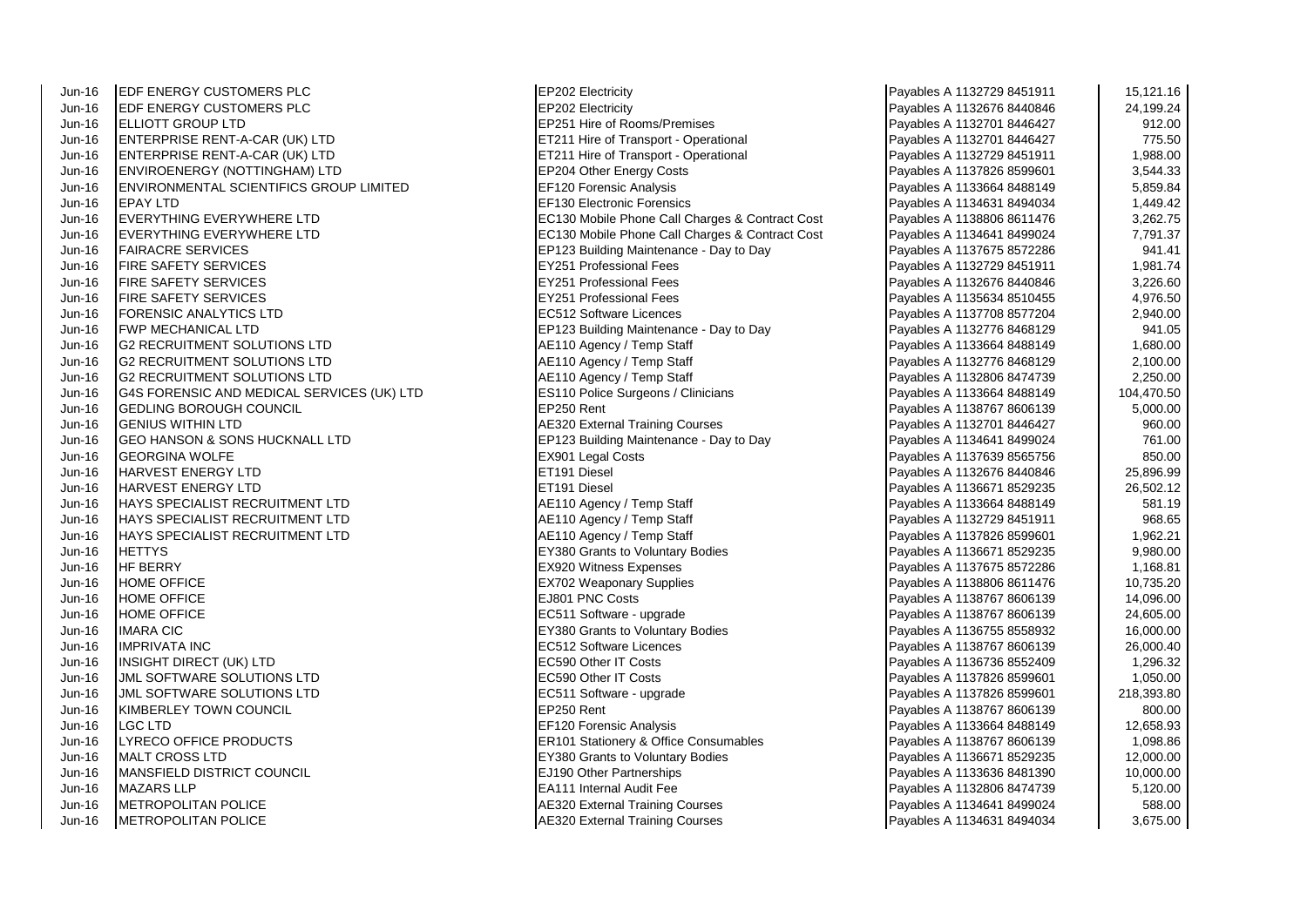| Jun-16   | IMICHAEL PAGE RECRUITMENT LTD                        | AE110 Agency / Temp Staff                                | Payables A 1133664 8488149 | 1,073.00   |
|----------|------------------------------------------------------|----------------------------------------------------------|----------------------------|------------|
| Jun-16   | IMICHAEL PAGE RECRUITMENT LTD                        | AE110 Agency / Temp Staff                                | Payables A 1133636 8481390 | 1,120.53   |
| $Jun-16$ | IMICHAEL PAGE RECRUITMENT LTD                        | AE110 Agency / Temp Staff                                | Payables A 1134641 8499024 | 2,155.42   |
| Jun-16   | MICHAEL PAGE RECRUITMENT LTD                         | AE110 Agency / Temp Staff                                | Payables A 1137826 8599601 | 5,258.73   |
| $Jun-16$ | MICHAEL PAGE RECRUITMENT LTD                         | <b>EY250 Consultants Fees</b>                            | Payables A 1134641 8499024 | 54,618.53  |
| Jun-16   | <b>MIVEN LTD</b>                                     | EP253 Service Charge                                     | Payables A 1132701 8446427 | 90,911.50  |
| $Jun-16$ | MSM ENVIRONMENTAL SERVICES LTD                       | EP123 Building Maintenance - Day to Day                  | Payables A 1133636 8481390 | 800.00     |
| Jun-16   | NATIONAL CRIME AGENCY                                | <b>AE320 External Training Courses</b>                   | Payables A 1137675 8572286 | 1,187.00   |
| Jun-16   | NATIONAL MONITORING                                  | <b>EX553 Covert Alarms Installation &amp; Monitoring</b> | Payables A 1133664 8488149 | 5,241.28   |
| $Jun-16$ | <b>NEOPOST LTD</b>                                   | EC310 Postage Costs                                      | Payables A 1135634 8510455 | 3,120.21   |
| $Jun-16$ | NMK BUSINESS SOLUTIONS LTD                           | <b>EY251 Professional Fees</b>                           | Payables A 1134641 8499024 | 1,949.39   |
| Jun-16   | NORTH YORKSHIRE PCC                                  | EJ190 Other Partnerships                                 | Payables A 1133636 8481390 | 1,512.00   |
| $Jun-16$ | NOTTINGHAM CITY COUNCIL                              | EP205 Water Services / Rates                             | Payables A 1138767 8606139 | 4,593.00   |
| Jun-16   | NOTTINGHAM CITY COUNCIL                              | EP253 Service Charge                                     | Payables A 1138767 8606139 | 15,289.00  |
| $Jun-16$ | NOTTINGHAM CITY COUNCIL                              | <b>EP202 Electricity</b>                                 | Payables A 1138767 8606139 | 49,059.00  |
| $Jun-16$ | NOTTINGHAM CITY COUNCIL                              | EP204 Other Energy Costs                                 | Payables A 1138767 8606139 | 55,614.00  |
| Jun-16   | NOTTINGHAM MENCAP                                    | <b>EY380 Grants to Voluntary Bodies</b>                  | Payables A 1136671 8529235 | 10,000.00  |
| $Jun-16$ | NOTTINGHAM WOMENS CENTRE                             | <b>EY380 Grants to Voluntary Bodies</b>                  | Payables A 1136671 8529235 | 22,269.00  |
| Jun-16   | NOTTINGHAMSHIRE COUNTY COUNCIL                       | EJ190 Other Partnerships                                 | Payables A 1132676 8440846 | 25,000.00  |
| $Jun-16$ | NOTTINGHAMSHIRE COUNTY COUNCIL                       | EY360 Other PA Grants                                    | Payables A 1137792 8592942 | 86,440.29  |
| $Jun-16$ | NOTTINGHAMSHIRE COUNTY COUNCIL                       | EY360 Other PA Grants                                    | Payables A 1132776 8468129 | 117,374.00 |
| Jun-16   | NOTTINGHAMSHIRE HEALTHCARE NHS TRUST                 | <b>EJ190 Other Partnerships</b>                          | Payables A 1138767 8606139 | 4,090.23   |
| $Jun-16$ | NOTTINGHAMSHIRE INDEPENDENT DOMESTIC ABUSE SERVICE   | <b>EY380 Grants to Voluntary Bodies</b>                  | Payables A 1132676 8440846 | 15,000.00  |
| Jun-16   | NOTTS POLICE FEDERATION FUND                         | AE360 Conference & Seminar Fees                          | Payables A 1137708 8577204 | 6,000.00   |
| Jun-16   | OPTIMISING COACHING LTD                              | <b>EY251 Professional Fees</b>                           | Payables A 1137708 8577204 | 12,000.00  |
| $Jun-16$ | ORBIS PROTECT LTD                                    | <b>EP401 Contract Cleaning</b>                           | Payables A 1136654 8523187 | 1,135.00   |
| Jun-16   | ORCHID CELLMARK LTD                                  | EF150 DNA Sampling                                       | Payables A 1132701 8446427 | 32,501.00  |
| Jun-16   | PAINT CHIP TECHNOLOGIES LTD                          | <b>ET101 Vehicle Repairs</b>                             | Payables A 1133664 8488149 | 820.00     |
| Jun-16   | POLICE AND CRIME COMMISSIONER FOR DERBYSHIRE         | EJ601 Collaboration service                              | Payables A 1132676 8440846 | 1,436.42   |
| Jun-16   | POLICE AND CRIME COMMISSIONER FOR GREATER MANCHESTER | AE320 External Training Courses                          | Payables A 1137675 8572286 | 1,200.00   |
| $Jun-16$ | POLICE AND CRIME COMMISSIONER FOR LEICESTERSHIRE     | EJ601 Collaboration service                              | Payables A 1134641 8499024 | 1,160.99   |
| Jun-16   | POLICE AND CRIME COMMISSIONER FOR LEICESTERSHIRE     | EJ190 Other Partnerships                                 | Payables A 1138767 8606139 | 50,000.00  |
| Jun-16   | POLICE AND CRIME COMMISSIONER FOR SOUTH YORKSHIRE    | <b>EY251 Professional Fees</b>                           | Payables A 1137675 8572286 | 3,115.06   |
| Jun-16   | POST OFFICE LIMITED                                  | <b>ET180 Road Fund Licences</b>                          | Payables A 1132806 8474739 | 1,405.00   |
| Jun-16   | PRIMETAKE LTD                                        | EP453 Other Local Security Costs                         | Payables A 1137708 8577204 | 1,100.00   |
| Jun-16   | <b>IPROF S AL-SARRAJ</b>                             | <b>ES140 Doctors Statements</b>                          | Payables A 1134631 8494034 | 2,000.00   |
| Jun-16   | RECOVERY MANAGEMENT SERVICES LTD                     | <b>EX750 Vehicle Recovery Costs</b>                      | Payables A 1134641 8499024 | 2,810.00   |
| Jun-16   | REED SPECIALIST RECRUITMENT LTD                      | AE110 Agency / Temp Staff                                | Payables A 1132676 8440846 | 3,117.00   |
| Jun-16   | REED SPECIALIST RECRUITMENT LTD                      | AE110 Agency / Temp Staff                                | Payables A 1132806 8474739 | 6,738.41   |
| Jun-16   | REED SPECIALIST RECRUITMENT LTD                      | AE110 Agency / Temp Staff                                | Payables A 1133636 8481390 | 41,894.08  |
| Jun-16   | <b>REMEDI</b>                                        | EY380 Grants to Voluntary Bodies                         | Payables A 1133664 8488149 | 2,818.92   |
| Jun-16   | <b>RICOH UK LTD</b>                                  | ER122 Photocopier Machines - (Click) Charges             | Payables A 1132676 8440846 | 17,265.56  |
| Jun-16   | <b>ROYAL MAIL GROUP PLC</b>                          | EC310 Postage Costs                                      | Payables A 1136701 8536064 | 2,017.17   |
| $Jun-16$ | <b>ROYAL MAIL GROUP PLC</b>                          | EC310 Postage Costs                                      | Payables A 1134631 8494034 | 9,270.19   |
| Jun-16   | RUSHCLIFFE BOROUGH COUNCIL                           | EP302 Council Tax                                        | Payables A 1132776 8468129 | 31,842.50  |
| Jun-16   | SAP (UK) LTD                                         | <b>EC512 Software Licences</b>                           | Payables A 1137792 8592942 | 39,216.10  |
| Jun-16   | SCOTTISH POLICE SERVICES AUTHORITY                   | <b>AE320 External Training Courses</b>                   | Payables A 1134631 8494034 | 5,000.00   |

| Payables A 1133664 8488149                               | 1,073.00              |
|----------------------------------------------------------|-----------------------|
| Payables A 1133636 8481390                               | 1,120.53              |
| Payables A 1134641 8499024                               | 2,155.42              |
| Payables A 1137826 8599601                               | 5,258.73              |
| Payables A 1134641 8499024                               | 54,618.53             |
| Payables A 1132701 8446427                               | 90,911.50             |
| Payables A 1133636 8481390                               | 800.00                |
| Payables A 1137675 8572286                               | 1,187.00              |
| Payables A 1133664 8488149                               | 5,241.28              |
| Payables A 1135634 8510455                               | 3,120.21              |
| Payables A 1134641 8499024                               | 1,949.39              |
| Payables A 1133636 8481390                               | 1,512.00              |
| Payables A 1138767 8606139                               | 4,593.00              |
| Payables A 1138767 8606139                               | 15,289.00             |
| Payables A 1138767 8606139                               | 49,059.00             |
| Payables A 1138767 8606139                               | 55,614.00             |
| Payables A 1136671 8529235                               | 10,000.00             |
| Payables A 1136671 8529235                               | 22,269.00             |
| Payables A 1132676 8440846                               | 25,000.00             |
| Payables A 1137792 8592942                               | 86,440.29             |
| Payables A 1132776 8468129                               | 117,374.00            |
| Payables A 1138767 8606139                               | 4,090.23              |
| Payables A 1132676 8440846                               | 15,000.00             |
| Payables A 1137708 8577204                               | 6,000.00              |
| Payables A 1137708 8577204                               | 12,000.00             |
| Payables A 1136654 8523187                               | 1,135.00              |
| Payables A 1132701 8446427                               | 32,501.00             |
| Payables A 1133664 8488149                               | 820.00                |
| Payables A 1132676 8440846                               | 1,436.42              |
| Payables A 1137675 8572286                               | 1,200.00              |
| Payables A 1134641 8499024                               | 1,160.99              |
| Payables A 1138767 8606139                               | 50,000.00             |
| Payables A 1137675 8572286                               | 3,115.06              |
| Payables A 1132806 8474739                               | 1,405.00              |
| Payables A 1137708 8577204                               | 1,100.00              |
| Payables A 1134631 8494034                               | 2,000.00              |
| Payables A 1134641 8499024                               | 2,810.00              |
| Payables A 1132676 8440846                               | 3,117.00              |
| Payables A 1132806 8474739                               | 6,738.41              |
| Payables A 1133636 8481390                               | 41,894.08             |
| Payables A 1133664 8488149                               | 2,818.92              |
| Payables A 1132676 8440846                               | 17,265.56             |
| Payables A 1136701 8536064                               | 2,017.17              |
| Payables A 1134631 8494034                               | 9,270.19              |
| Payables A 1132776 8468129                               | 31,842.50             |
| Payables A 1137792 8592942<br>Payables A 1134631 8494034 | 39,216.10<br>5,000.00 |
|                                                          |                       |